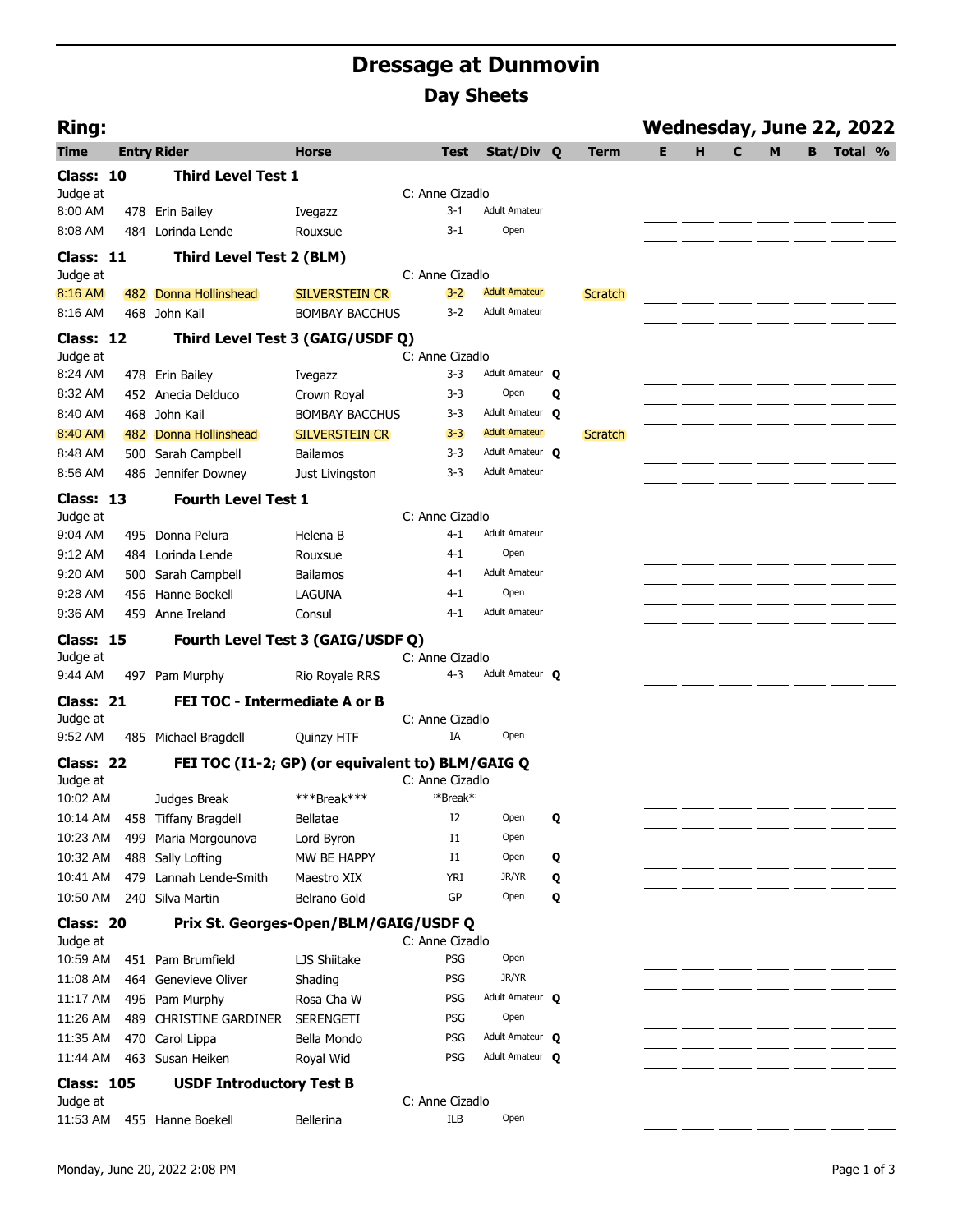## **Dressage at Dunmovin Day Sheets**

| <b>Ring:</b>          |     |                            |                                                  |                            |                      |   |             | Wednesday, June 22, 2022 |   |   |   |   |         |  |
|-----------------------|-----|----------------------------|--------------------------------------------------|----------------------------|----------------------|---|-------------|--------------------------|---|---|---|---|---------|--|
| <b>Time</b>           |     | <b>Entry Rider</b>         | <b>Horse</b>                                     | <b>Test</b>                | Stat/Div             | Q | <b>Term</b> | E.                       | н | C | M | B | Total % |  |
| Class: 18<br>Judge at |     |                            | MFS TOC First-Fourth Open/BLM/ GAIG/USDFQ        | C: Anne Cizadlo            |                      |   |             |                          |   |   |   |   |         |  |
| 11:59 AM              |     | Judges Break               | ***Break***                                      | *Break*                    |                      |   |             |                          |   |   |   |   |         |  |
| 12:45 PM              |     | 463 Susan Heiken           | Royal Wid                                        | FS4                        | Adult Amateur O      |   |             |                          |   |   |   |   |         |  |
| 12:54 PM              |     | 467 Nicole Brady           | <b>FEARLESS</b>                                  | FS1                        | Open                 |   |             |                          |   |   |   |   |         |  |
| 1:03 PM               |     | 465 ALICE MORSE            | <b>AFGHAN NTF</b>                                | FS <sub>1</sub>            | <b>Adult Amateur</b> |   |             |                          |   |   |   |   |         |  |
| 1:12 PM               |     | 469 Carol Lippa            | World Payer                                      | FS <sub>1</sub>            | <b>Adult Amateur</b> |   |             |                          |   |   |   |   |         |  |
| Class: 19             |     |                            | Musical Freestyle TOC FEI - Open/BLM/GAIG/USDF Q |                            |                      |   |             |                          |   |   |   |   |         |  |
| Judge at              |     |                            |                                                  | C: Anne Cizadlo            |                      |   |             |                          |   |   |   |   |         |  |
| 1:21 PM               |     | 462 Nicole Lambert         | Audaz                                            | FSI1                       | Open                 |   |             |                          |   |   |   |   |         |  |
| 1:30 PM               |     | 473 Emily O'Neill          | Funky-Boy                                        | FSI1                       | Open                 | Q |             |                          |   |   |   |   |         |  |
| Class: 6              |     |                            | First Level Test 3 (GAIG/USDF Q)                 |                            |                      |   |             |                          |   |   |   |   |         |  |
| Judge at              |     |                            |                                                  | C: Anne Cizadlo            |                      |   |             |                          |   |   |   |   |         |  |
| 1:39 PM               |     | 226 Carly Thompson         | <b>COUGARS THUNDERST</b>                         | $1 - 3$                    | Adult Amateur O      |   |             |                          |   |   |   |   |         |  |
| 1:47 PM               |     | 465 ALICE MORSE            | <b>AFGHAN NTF</b>                                | $1 - 3$                    | <b>Adult Amateur</b> |   |             |                          |   |   |   |   |         |  |
| 1:55 PM               | 467 | Nicole Brady               | <b>FEARLESS</b>                                  | $1 - 3$                    | Open                 |   |             |                          |   |   |   |   |         |  |
| 2:03 PM               | 477 | Andrea Jenkins             | MR. BATES                                        | $1 - 3$                    | Adult Amateur O      |   |             |                          |   |   |   |   |         |  |
| 2:11 PM               |     | 457 Elisabeth Davis        | Glendale's Katie Bell                            | $1 - 3$                    | JR/YR                | Q |             |                          |   |   |   |   |         |  |
| 2:19 PM               |     | 481 Annemarie Cochrane     | Wisdom                                           | $1 - 3$                    | Adult Amateur Q      |   |             |                          |   |   |   |   |         |  |
| 2:27 PM               |     | 466 Sally Lofting          | Bento 260 Bacchus                                | $1 - 3$                    | Open                 |   |             |                          |   |   |   |   |         |  |
| 2:35 PM               |     | 490 CARRIE BUTLER          | MIDNIGHT SURPRISE E                              | $1 - 3$                    | Open                 | Q |             |                          |   |   |   |   |         |  |
| 2:43 PM               |     | 487 Michele Owens Rieder   | Windswept Deja Vu                                | $1 - 3$                    | <b>Adult Amateur</b> |   |             |                          |   |   |   |   |         |  |
| 2:51 PM               |     | 471 EMILY DONALDSON        | <b>BRILLIANCZE MFH</b>                           | $1 - 3$                    | Open                 | Q |             |                          |   |   |   |   |         |  |
|                       |     |                            |                                                  |                            |                      |   |             |                          |   |   |   |   |         |  |
| Class: 7              |     | <b>Second Level Test 1</b> |                                                  |                            |                      |   |             |                          |   |   |   |   |         |  |
| Judge at              |     |                            |                                                  | C: Anne Cizadlo            |                      |   |             |                          |   |   |   |   |         |  |
| 2:59 PM               |     | Judges Break               | ***Break***                                      | *Break* <sup>*</sup>       |                      |   |             |                          |   |   |   |   |         |  |
| 3:11 PM               |     | 214 Holly Morey            | B. E. Never Say Never                            | $2 - 1$                    | <b>Adult Amateur</b> |   |             |                          |   |   |   |   |         |  |
| 3:19 PM               |     | 477 Andrea Jenkins         | MR. BATES                                        | $2 - 1$                    | <b>Adult Amateur</b> |   |             |                          |   |   |   |   |         |  |
| Class: 5              |     | First Level Test 2 (BLM)   |                                                  |                            |                      |   |             |                          |   |   |   |   |         |  |
| Judge at              |     |                            |                                                  | C: Anne Cizadlo            |                      |   |             |                          |   |   |   |   |         |  |
| 3:26 PM               |     | 481 Annemarie Cochrane     | Wisdom                                           | $1 - 2$                    | <b>Adult Amateur</b> |   |             |                          |   |   |   |   |         |  |
| 3:34 PM               |     | 490 CARRIE BUTLER          | MIDNIGHT SURPRISE E                              | $1 - 2$                    | Open                 |   |             |                          |   |   |   |   |         |  |
| 3:41 PM               |     | 233 Cynthia Sansone        | Accordingly                                      | $1 - 2$                    | <b>Adult Amateur</b> |   |             |                          |   |   |   |   |         |  |
| 3:49 PM               |     | 492 Meg Cramsey            | Churchill                                        | $1 - 2$                    | JR/YR                |   |             |                          |   |   |   |   |         |  |
| Class: 4              |     | <b>First Level Test 1</b>  |                                                  |                            |                      |   |             |                          |   |   |   |   |         |  |
| Judge at              |     |                            |                                                  | C: Anne Cizadlo<br>$1 - 1$ | <b>Adult Amateur</b> |   |             |                          |   |   |   |   |         |  |
| 3:56 PM               |     | 233 Cynthia Sansone        | Accordingly                                      | $1 - 1$                    | <b>Adult Amateur</b> |   |             |                          |   |   |   |   |         |  |
| 4:03 PM               |     | 487 Michele Owens Rieder   | Windswept Deja Vu                                | $1 - 1$                    | JR/YR                |   |             |                          |   |   |   |   |         |  |
| 4:10 PM               |     | 492 Meg Cramsey            | Churchill                                        |                            |                      |   |             |                          |   |   |   |   |         |  |
| Class: 3              |     |                            | Training Level Test 3 (GAIG/USDF Q)              |                            |                      |   |             |                          |   |   |   |   |         |  |
| Judge at<br>4:17 PM   |     | 471 EMILY DONALDSON        | <b>BRILLIANCZE MFH</b>                           | C: Anne Cizadlo<br>$T-3$   | Open                 | Q |             |                          |   |   |   |   |         |  |
| 4:24 PM               |     | 476 Lisa Varotsis          | Dante'                                           | T-3                        | Adult Amateur O      |   |             |                          |   |   |   |   |         |  |
| 4:31 PM               |     | 457 Elisabeth Davis        | Glendale's Katie Bell                            | T-3                        | JR/YR                | Q |             |                          |   |   |   |   |         |  |
| 4:38 PM               | 480 | Megan Gioffre              | Golden Daisy                                     | T-3                        | Adult Amateur O      |   |             |                          |   |   |   |   |         |  |
| 4:45 PM               |     | 453 Lisa Leana             | Shweet Charity                                   | $T-3$                      | Adult Amateur O      |   |             |                          |   |   |   |   |         |  |
| 4:52 PM               |     | 483 Emily Allen            | Majic                                            | T-3                        | Adult Amateur Q      |   |             |                          |   |   |   |   |         |  |